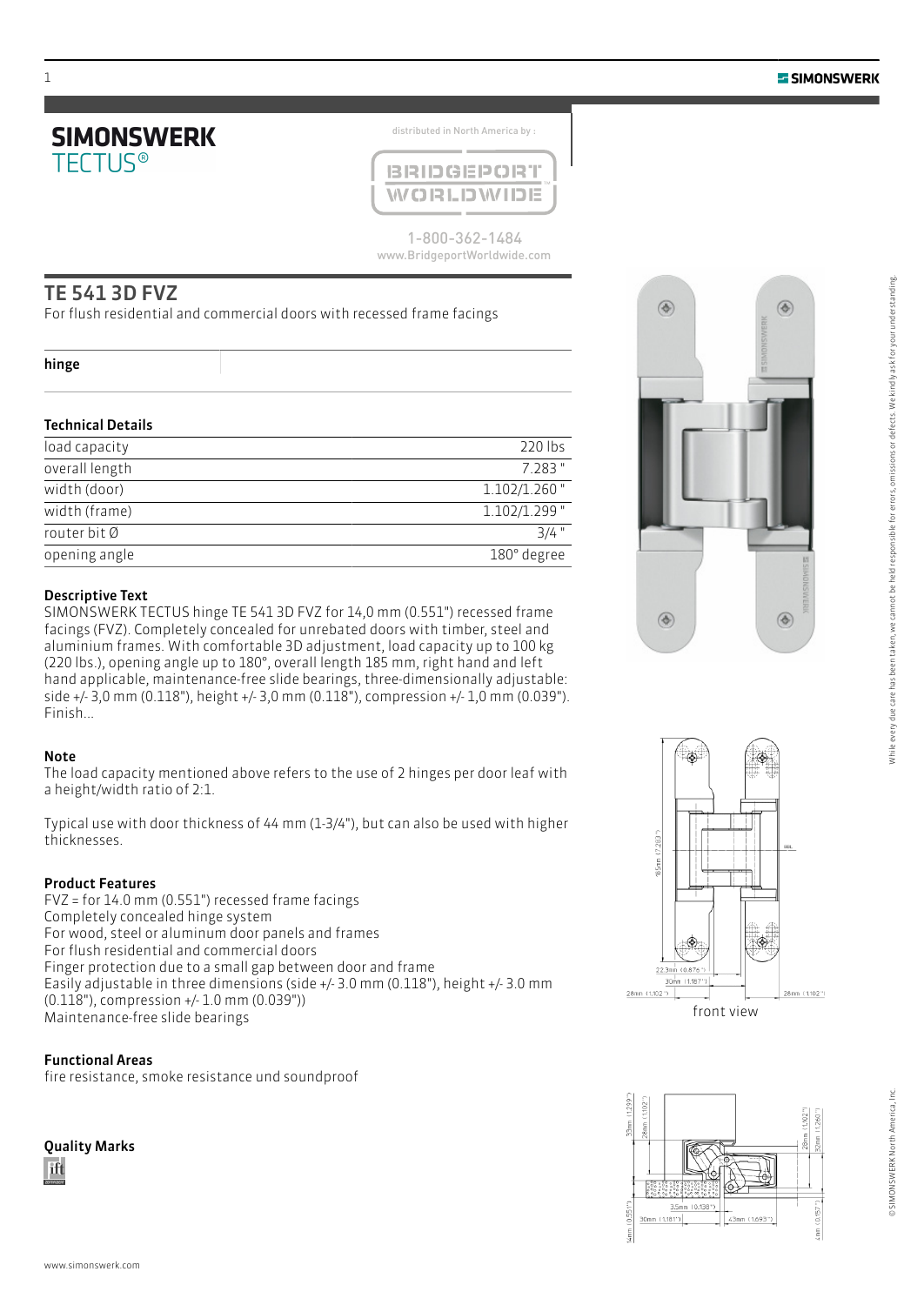# **SIMONSWERK**<br>TECTUS®

# TE 541 3D FVZ

For flush residential and commercial doors with recessed frame facings

# hinge

## Combination

| TE 541 3D FVZ FZ/1 |
|--------------------|
| TE 541 3D FVZ SZ   |
| TE 541 3D FVZ ST   |
|                    |

# Installation Tools

| universal milling frame |                                                                        |
|-------------------------|------------------------------------------------------------------------|
| template 5 250682 5     | 24 mm router bit / 30 mm collar ring (frame, step 3)                   |
| template 5 250942 5     | 24 mm router bit / 30 mm collar ring (frame / door, step<br>$_{\perp}$ |
| template 5 250943 5     | 24 mm router bit / 30 mm collar ring (frame / door, step<br>2)         |
| template 5 250944 5     | 24 mm router bit / 30 mm collar ring (door, step 3)                    |
| template 5 251068 5     | 3/4" router bit / 1" collar ring (frame, step 3)                       |
| template 5 251071 5     | 3/4" router bit / 1" collar ring (frame / door, step 1)                |
| template 5 251072 5     | 3/4 router bit / 1 collar ring (frame / door, step 2)                  |
| template 5 251073 5     | 3/4" router bit / 1" collar ring (door, step 3)                        |

# Items (DIN Reference: non-handed)

| Finish(es)         | powder-coated              |
|--------------------|----------------------------|
| packing unit       | EUR-pallet                 |
| <b>Item Number</b> | 5 400631 0 07975           |
| Finish(es)         | satin chrome look (F1)     |
| packing unit       | pack of 2                  |
| <b>Item Number</b> | 5400631012402              |
| Finish(es)         | satin nickel look (F2)     |
| packing unit       | pack of 2                  |
| <b>Item Number</b> | 5 400631 0 12502           |
| Finish(es)         | stainless steel look (SSL) |
| packing unit       | pack of 2                  |
| <b>Item Number</b> | 5 400631 0 12602           |

recessed frame



recessed aluminum frame facings



recessed frame facings 90°